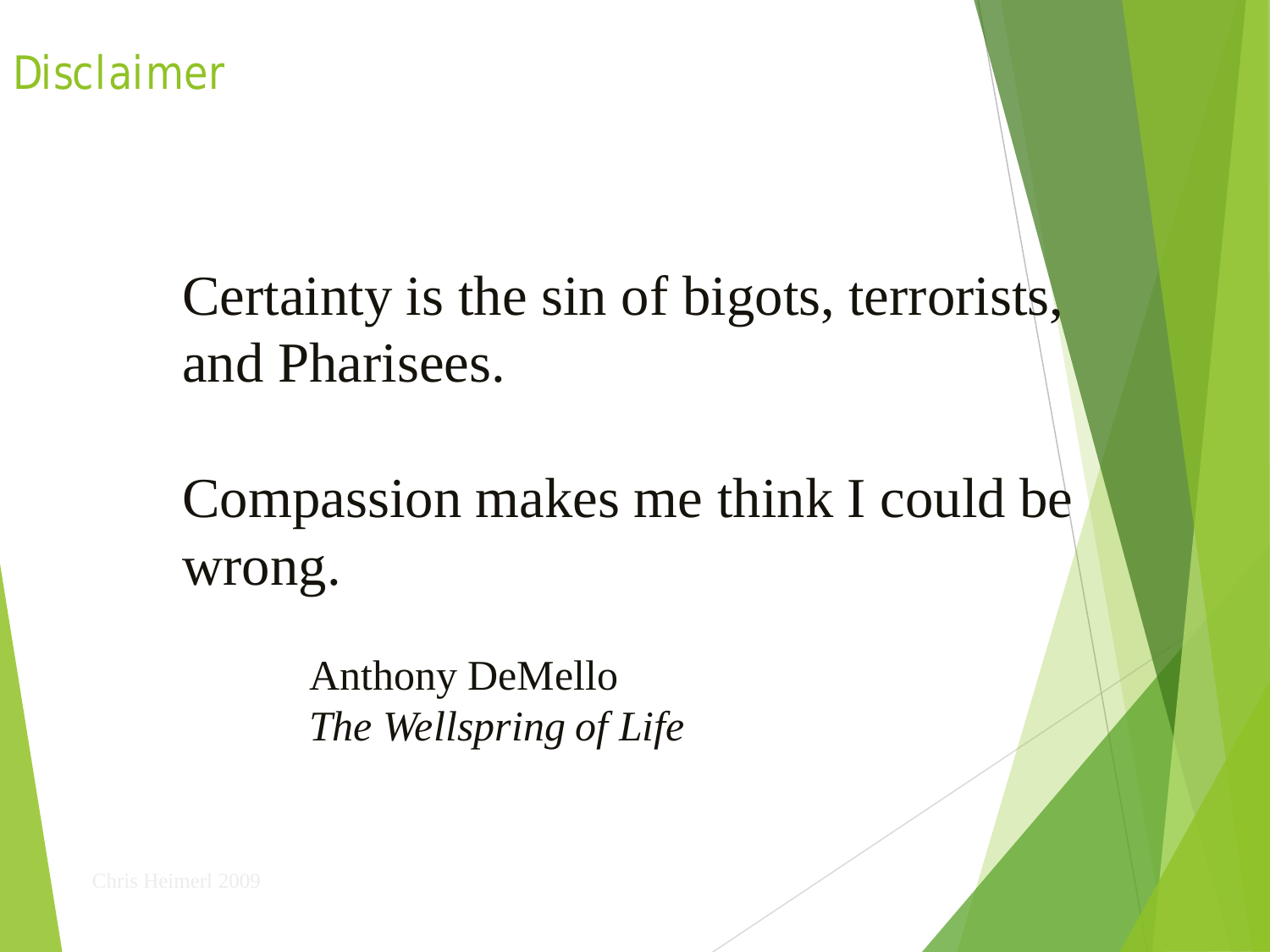

#### **Considering ASD and Behavior**



#### **It's About Relationships**

-Will we listen? -Can we bear it?



**It's About Change** -How will we know? -What do we need?



**It's About Action** -What places will we create? -What are we learning? -Who will take charge?

Continuum of Care March 11,2016

Chris Heimerl chris.heimerl@state.nm 505-841-6546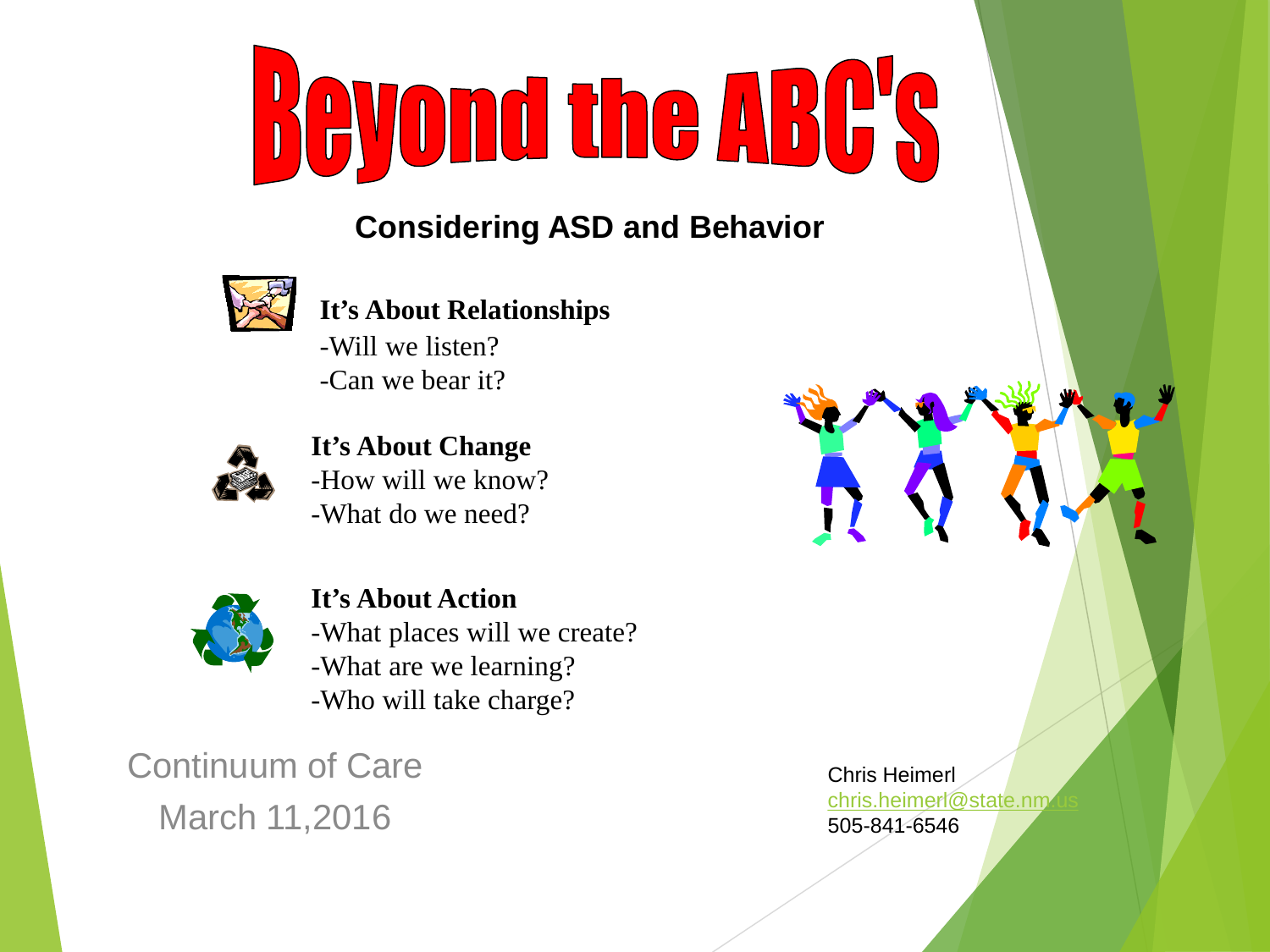#### The Short Course

**So** much of our thought, time and energy are devoted to kid's extraordinary needsarising due to impairment and disabilitythat we neglect or overlook their ordinary needs-those things all kids want in their lives. (That are sometimes extraordinarily hard to get.)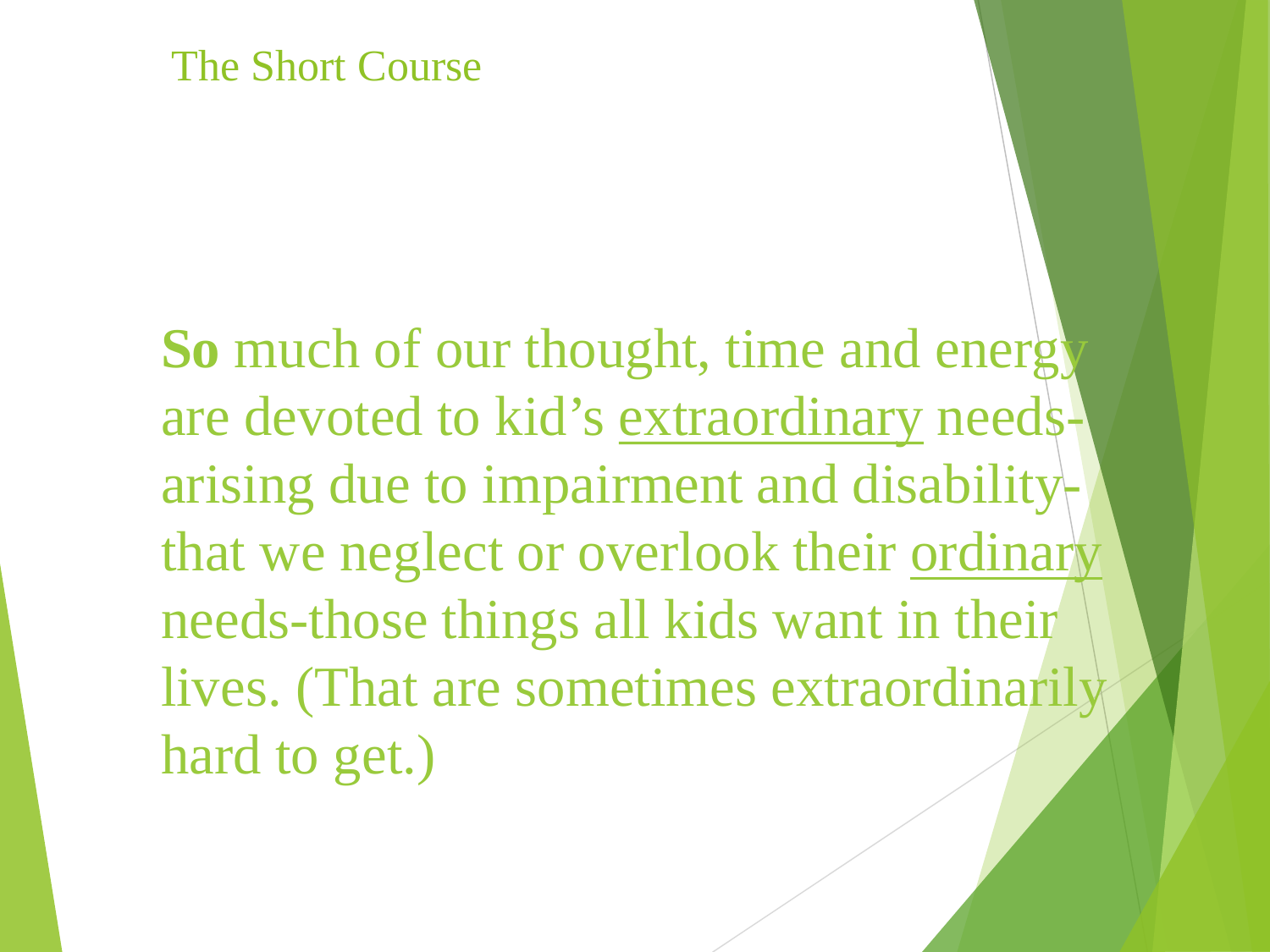### Behavior communicates need

## People's behavior makes sense if you think about it in terms of their goals, needs, and motives

Thomas Mann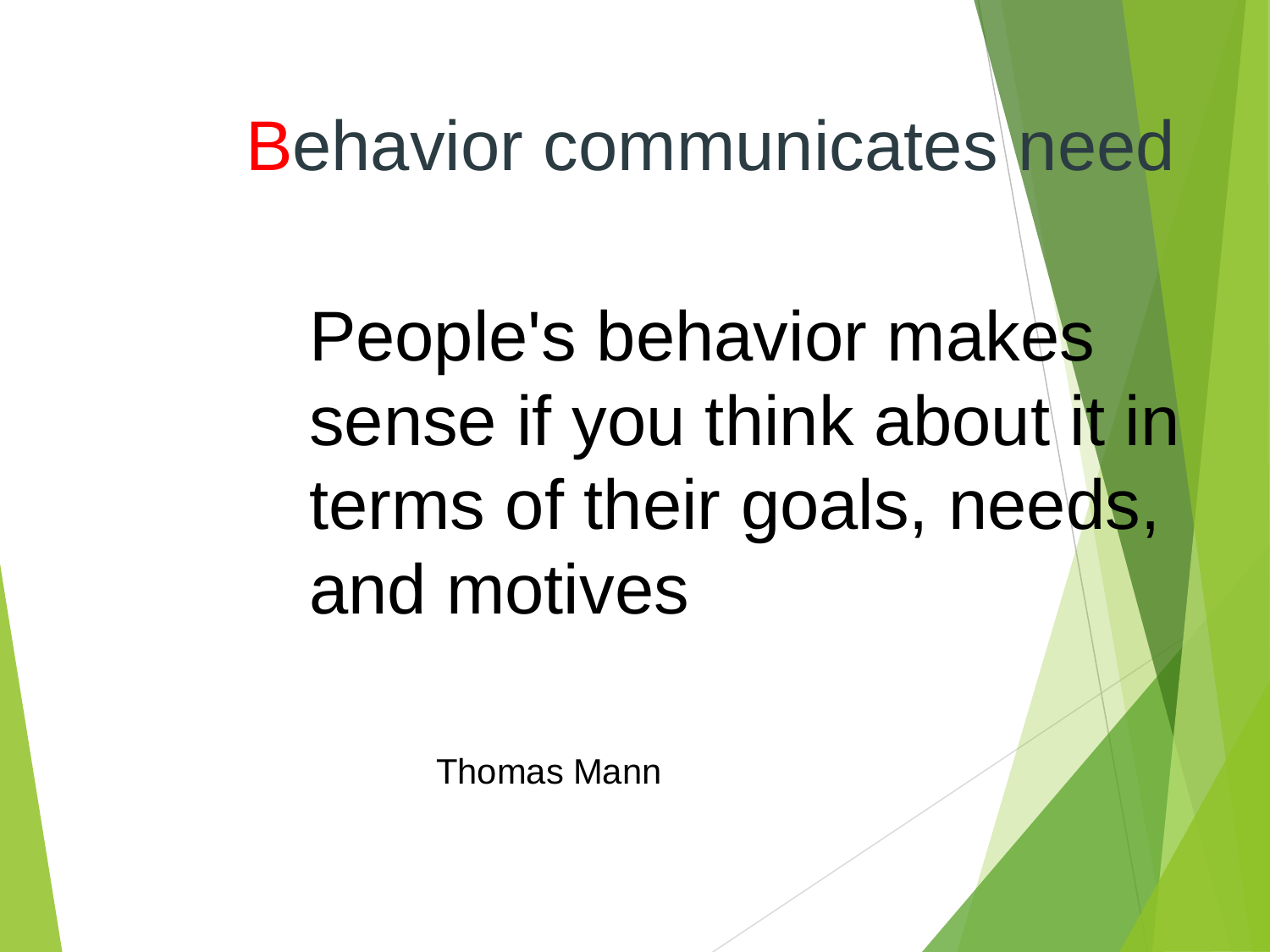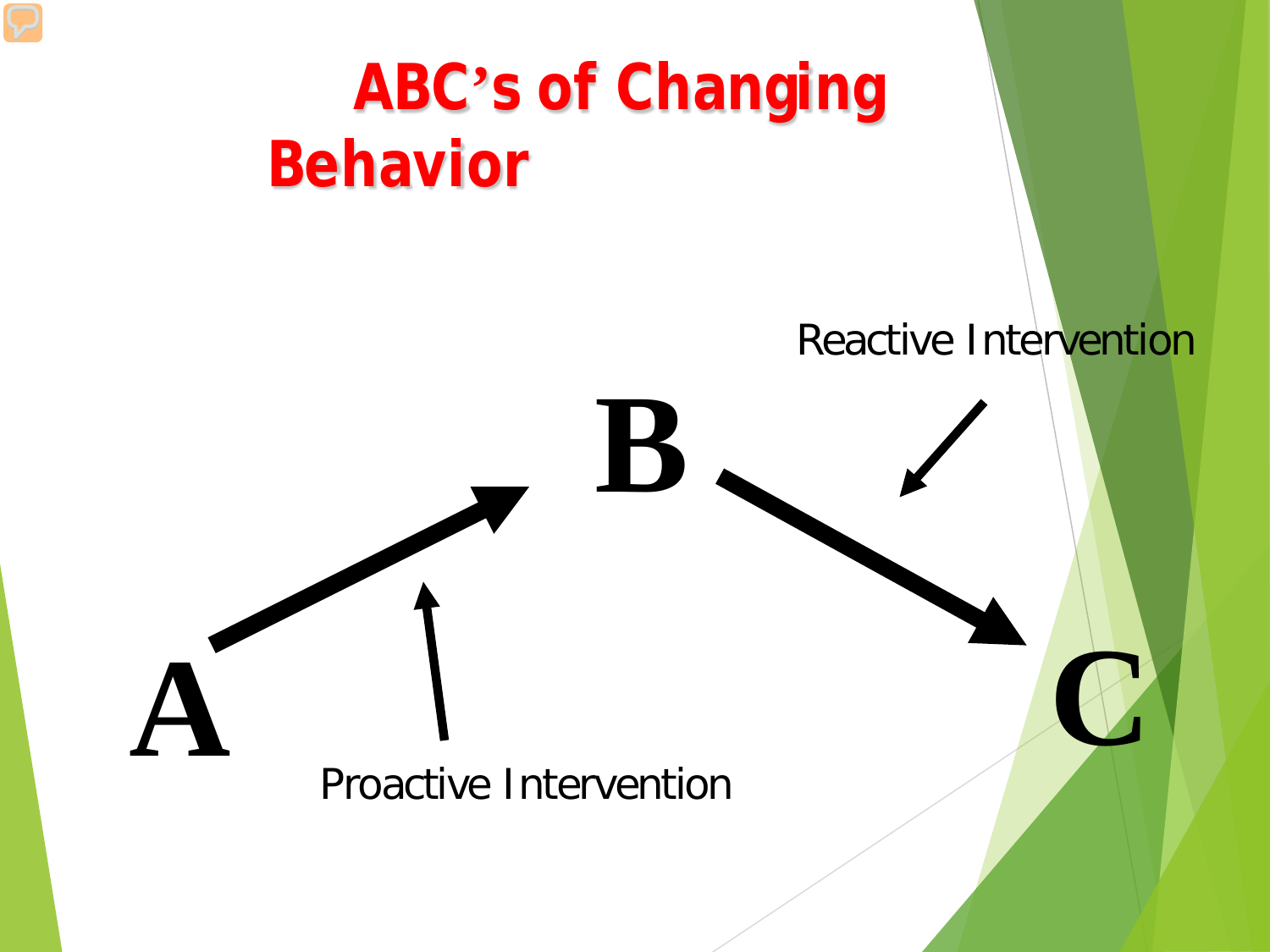### Antecedants as unmet needs

**Personal Autonomy** •**Control** •**Choices** •**Power** •**Self regulation** •**Pleasure and joy** •**Accomplishment** **Relationships**

- **•Interdependence**
- •**Safety and trust**
- •**Communication**
	- •**Self esteem**
- •**Sense of belonging** •**Generosity**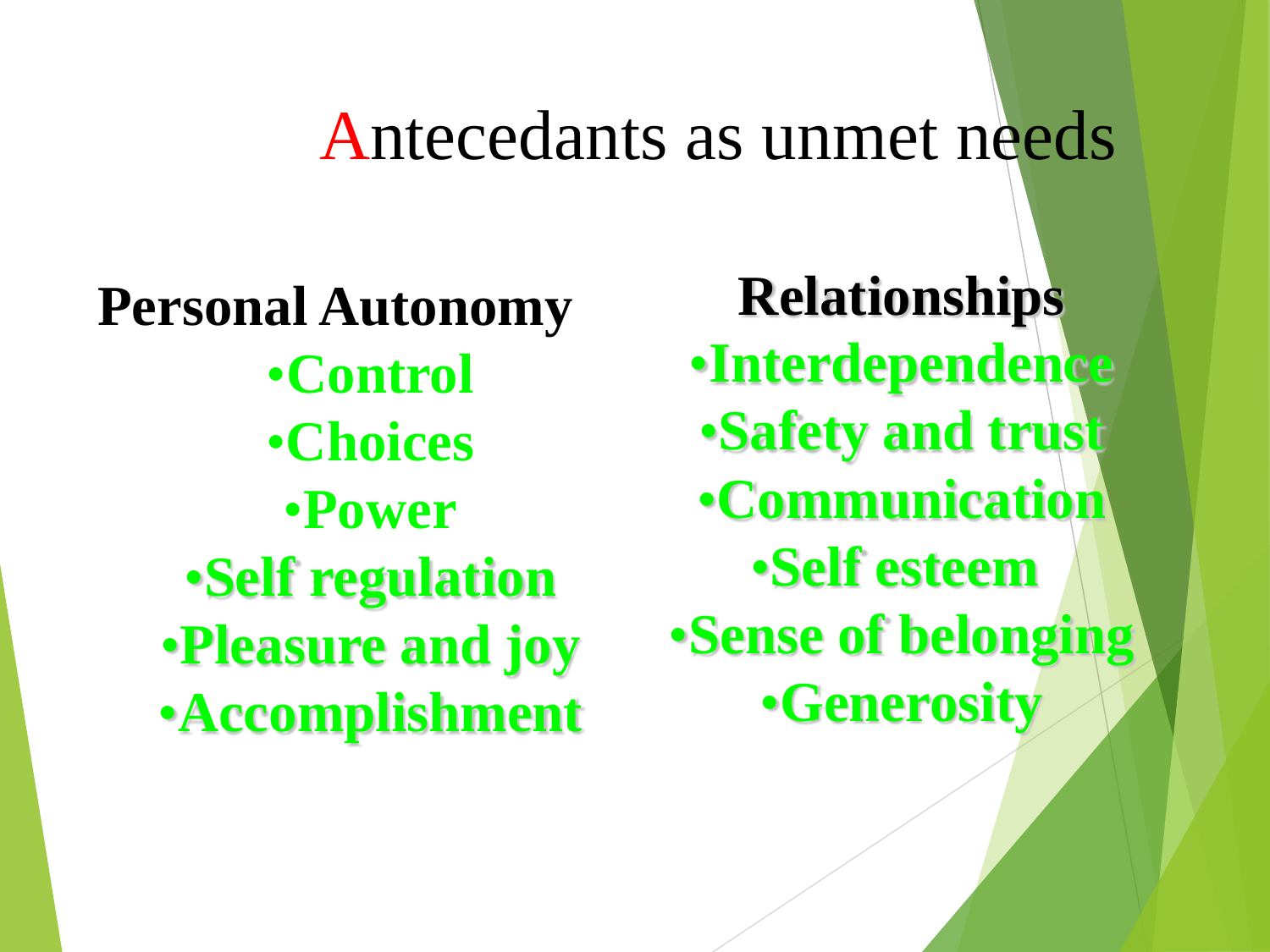### Antecedants as unmet needs

| <b>Sensory Regulation</b><br>Filter v. Prism                                       | <b>Escape and Avoidance</b><br>I don't understand<br>I don't like this (pain)<br>I don't like you<br>I don't want to |
|------------------------------------------------------------------------------------|----------------------------------------------------------------------------------------------------------------------|
| Attention<br>Be careful with this one<br>What's so great?<br>Is this the best way? | Tangible<br>Food<br>Object<br>Specific person<br>Place or activity                                                   |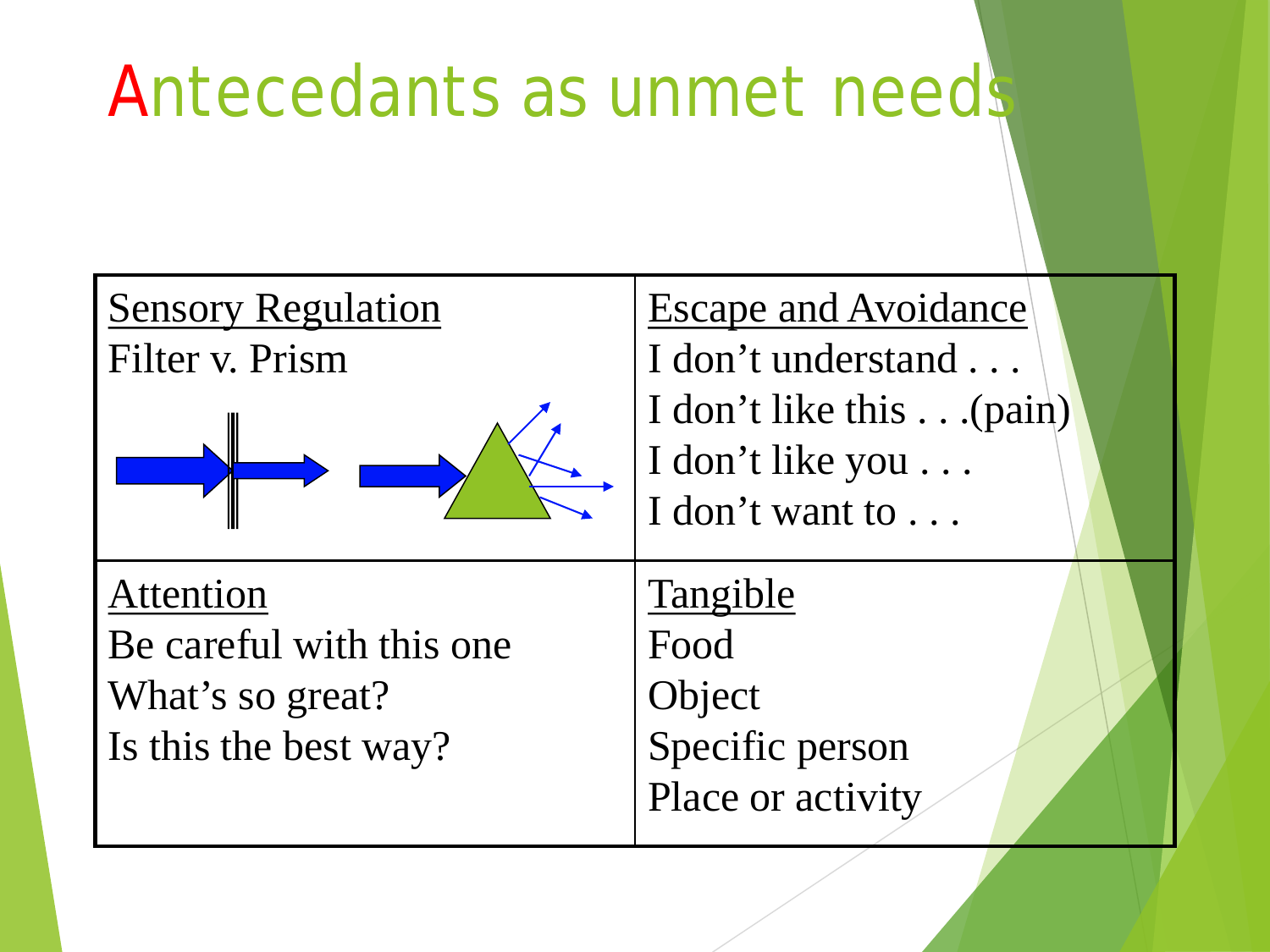### Learning the language of behavior.

- What is happening? (Antecedents/Precursors)
- Then he/she does this ... (Behavior)
- We think it means this ... (Interpretation)
- And we should . . . (Analysis and action)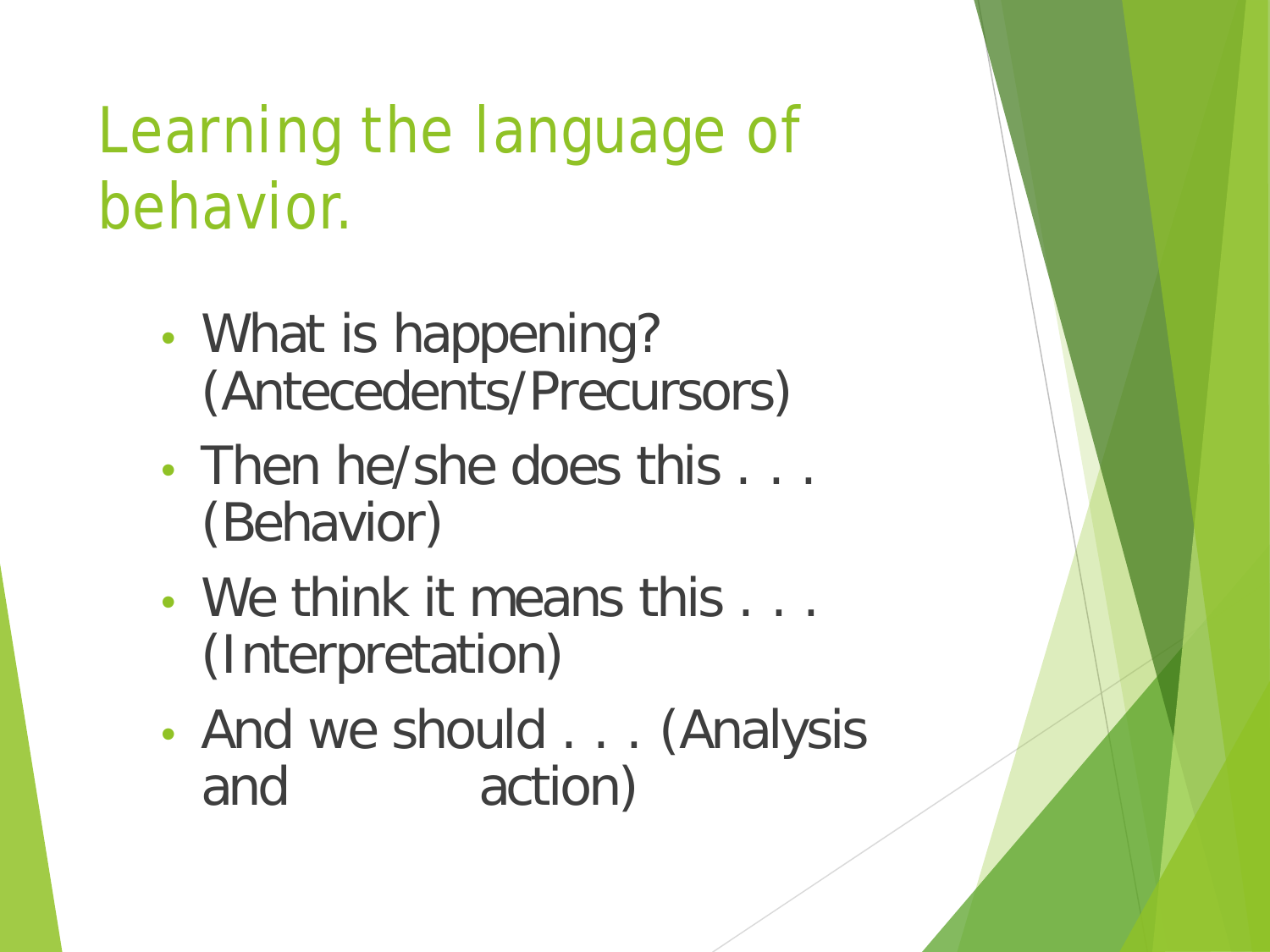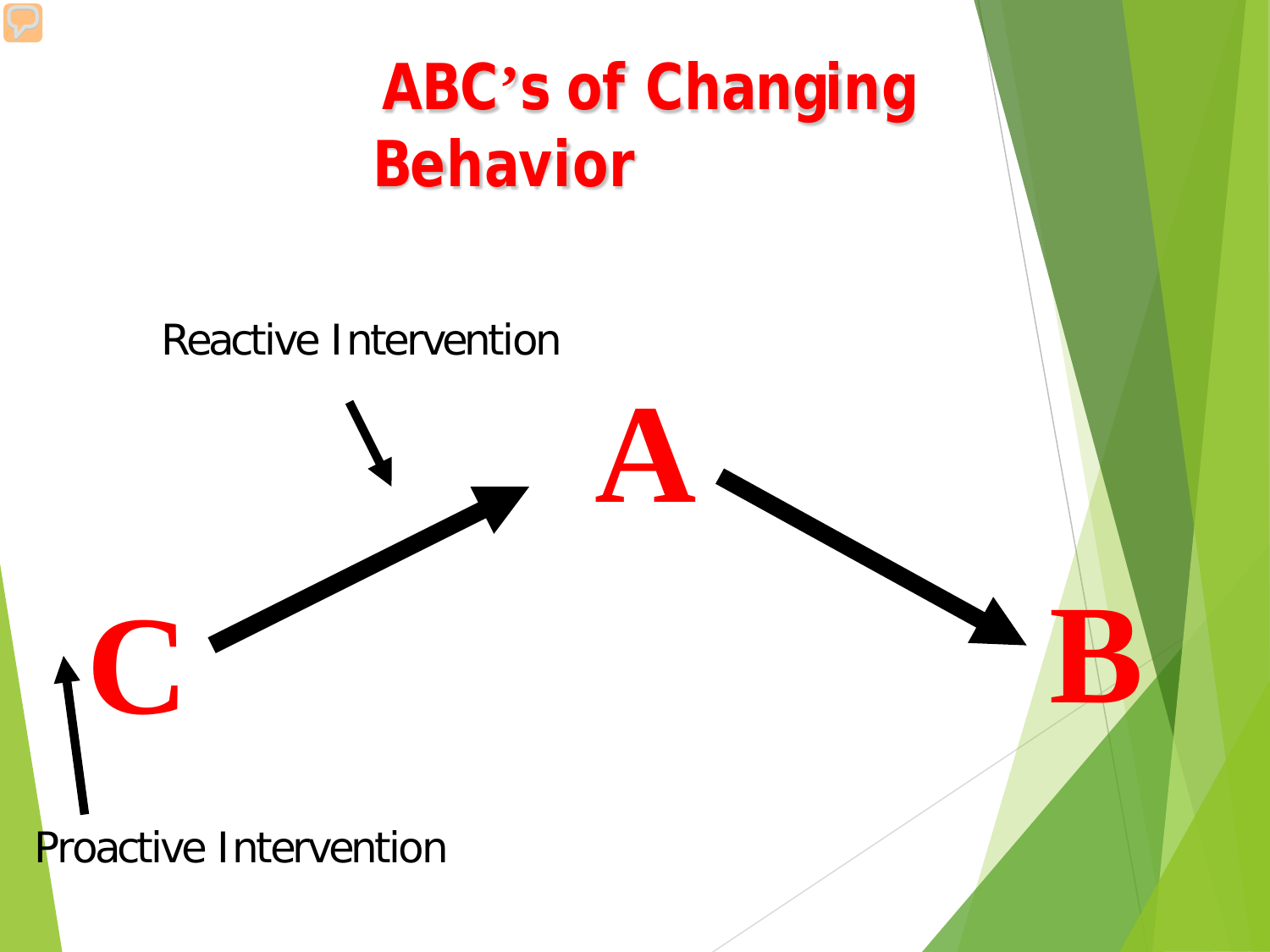### Finding the Balance

▶ What is important *to* this person

▶ What is important *for* this person?

Our responsibility is to distinguish and balance considerations between what is important *to* and *for* an individual and engage in creative negotiation.

Michael Smull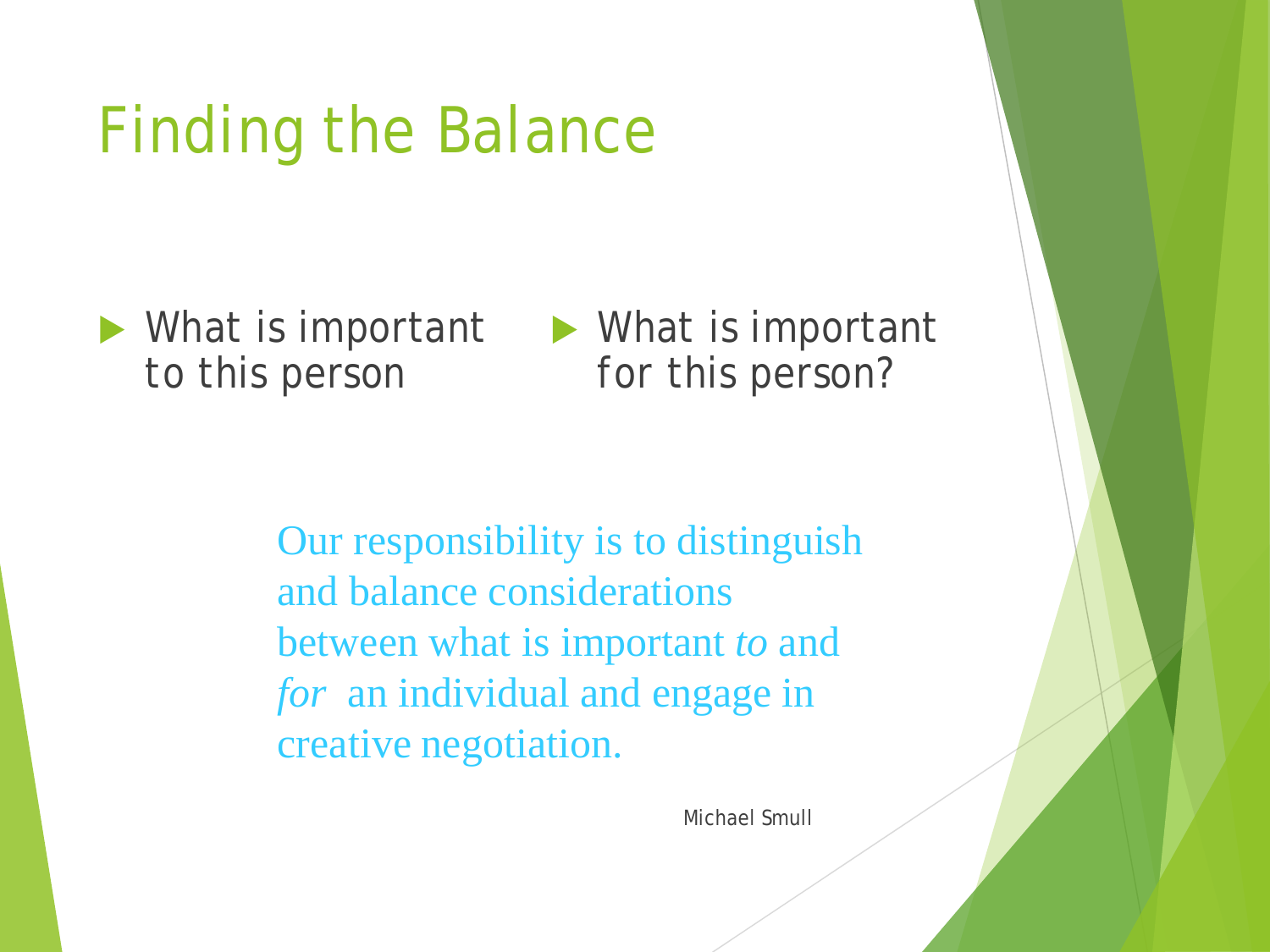### What's Our Job?

- Staff core responsibilities.
	- **Identify gifts, practice giving**
	- **Bring resources**
	- **Abide**
	- Fill in the gaps
- Individual's responsibility.
- Areas of creative negotiation.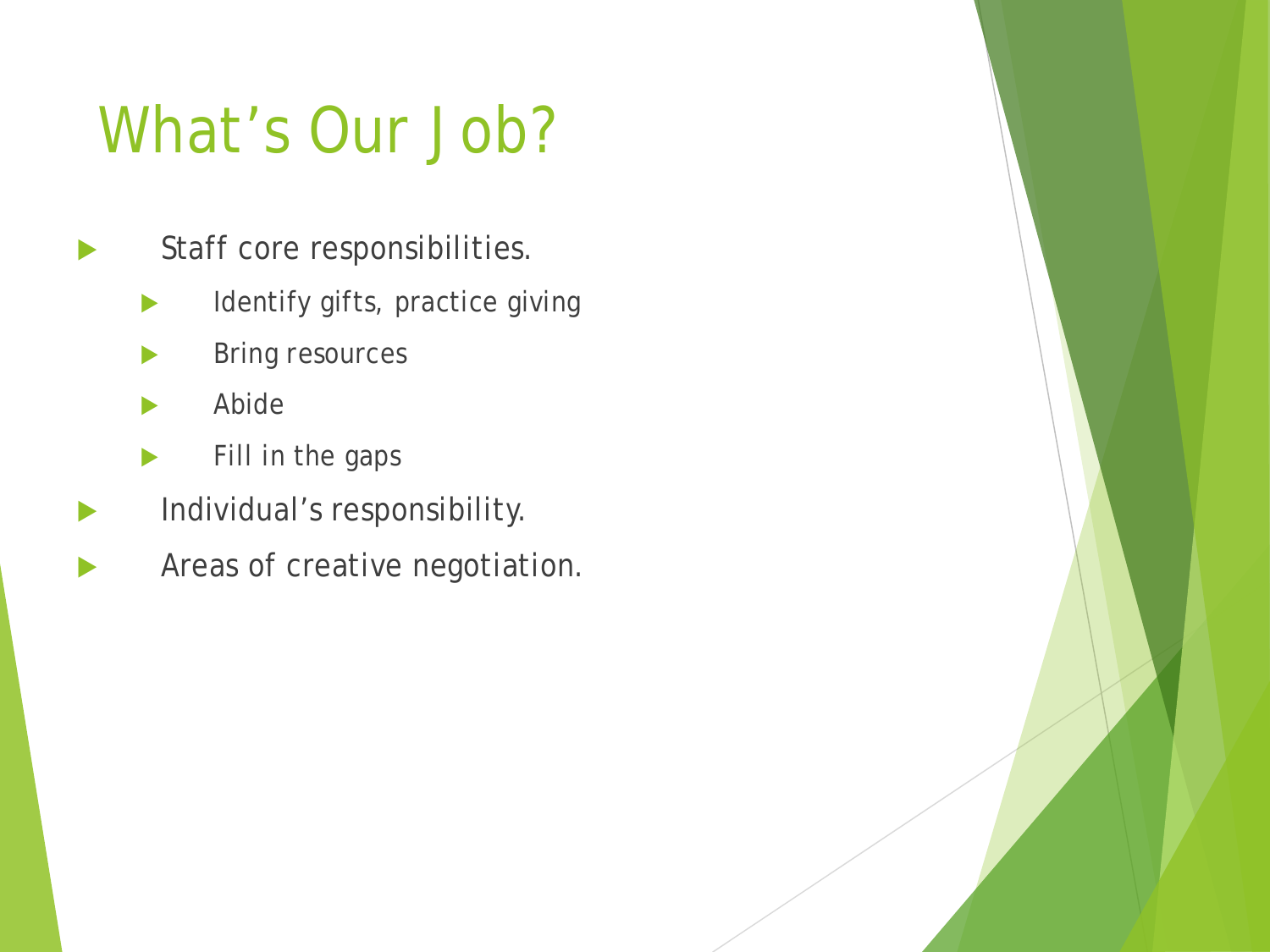### Becoming a Disciplinarian

- Be a leader, parent, teacher, and therapist worth following
- Try not to be critical-your approval is critical
- Praise achievement-praise effort when achievement is lacking
- Be interested in what they do, what they say, and how they feel
- Remember how overly sensitive kids are-go easy on sarcasm and teasing
- Help identify or discover strengths and capacities
- Encourage opinions and expression of them-even ones you disagree with
- Teach responsibility by giving choices
- Be tolerant of trends, fads, and fashions by not making a big fuss
- Remember kids will do as you do, not as you say
- Give them love
- Give them hope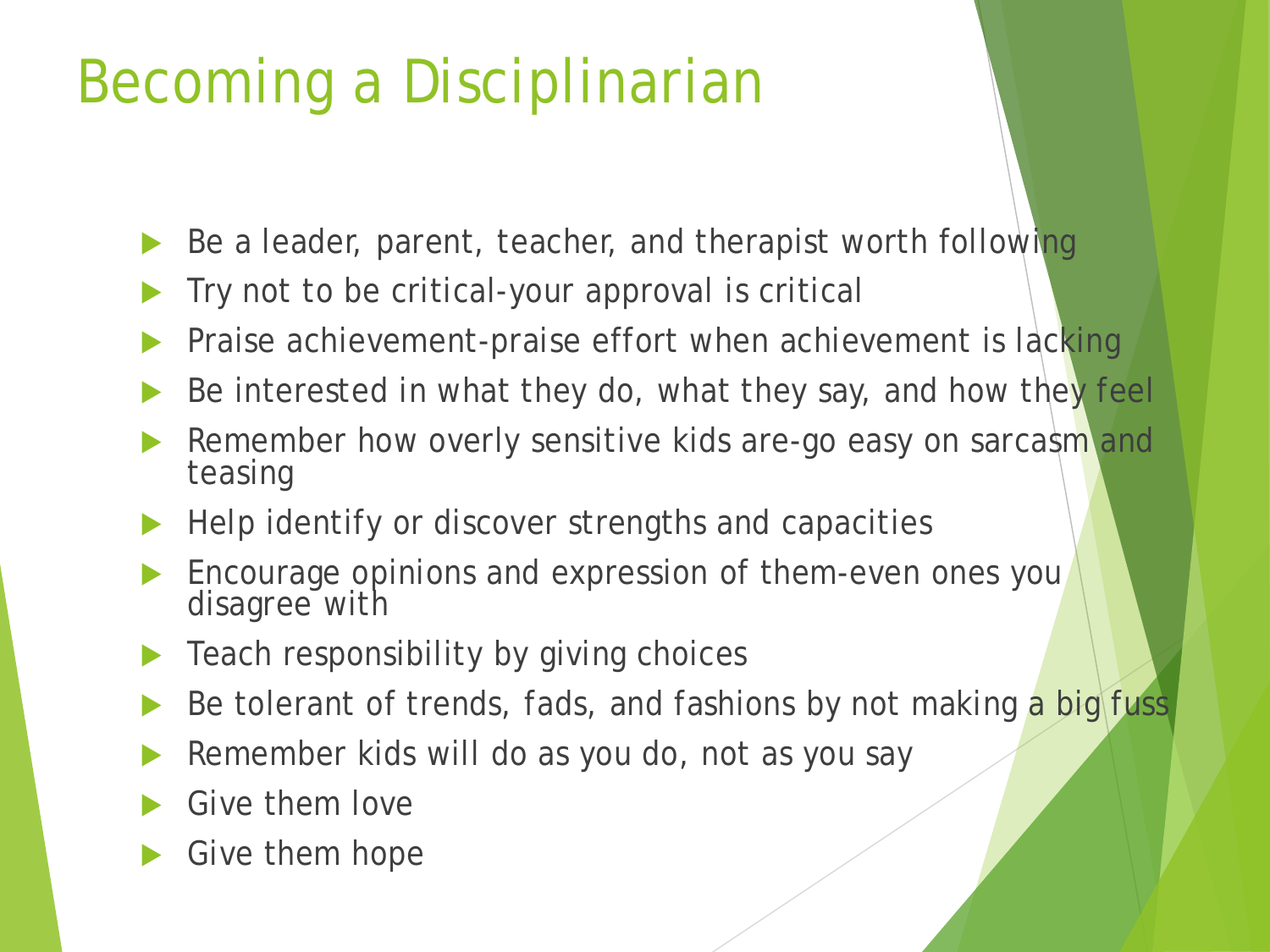### Let's Talk

 On-going conversation about what works, also known as what makes sense; what doesn't work, also known as what doesn't make sense. This conversation looks at things from the individual's perspective, the team members' perspective's and the participating organizations' perspectives.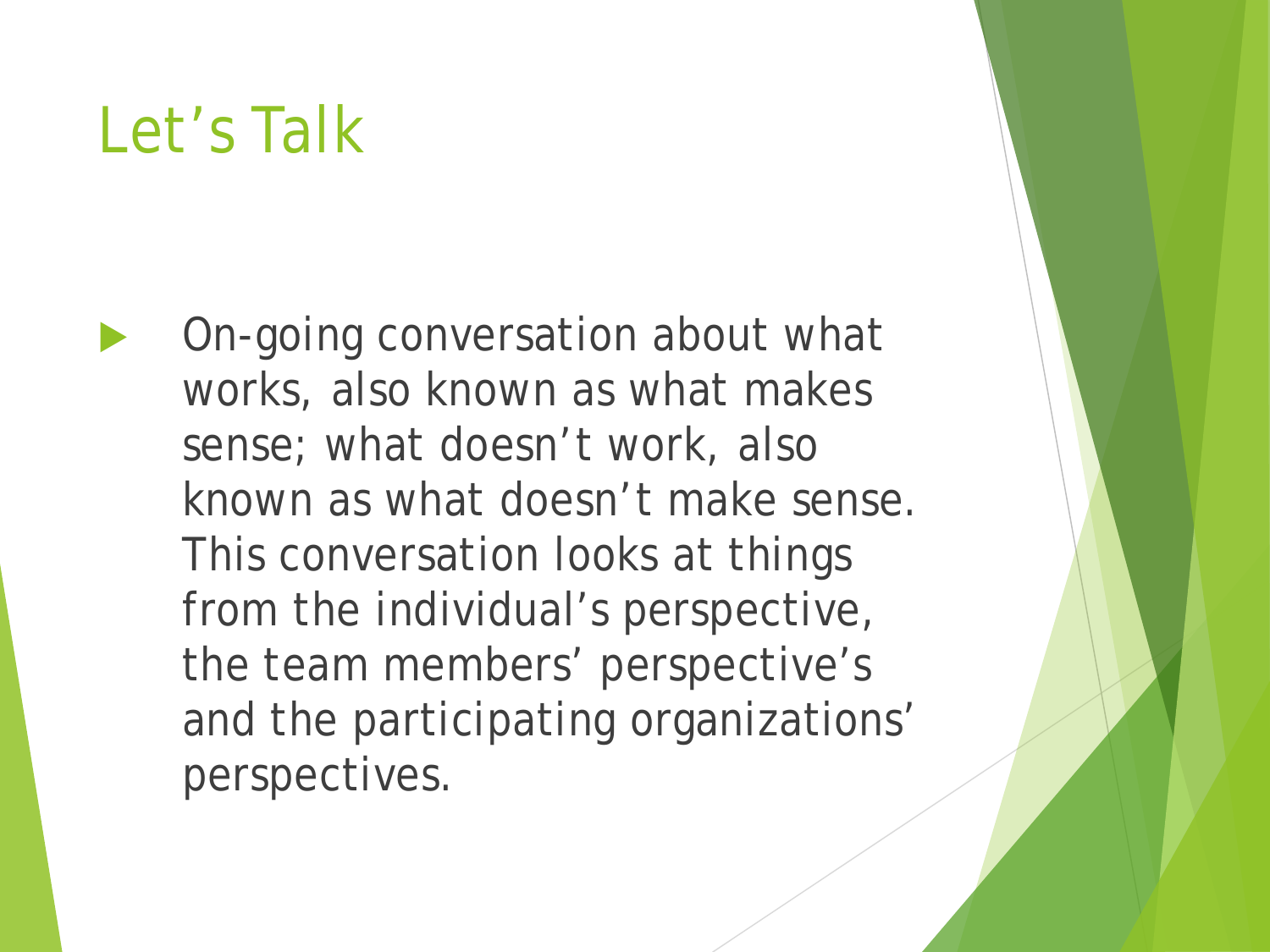## The Four Questions +

Michael Smull

- What have we tried?
- What have we learned?
- What are we pleased with?
- What are we concerned with?
- The fifth question and its questions:
	- Now what?
	- -what will we continue to do?
	- -what will we do less of or stop doing?
	- -what will we begin or return to doing?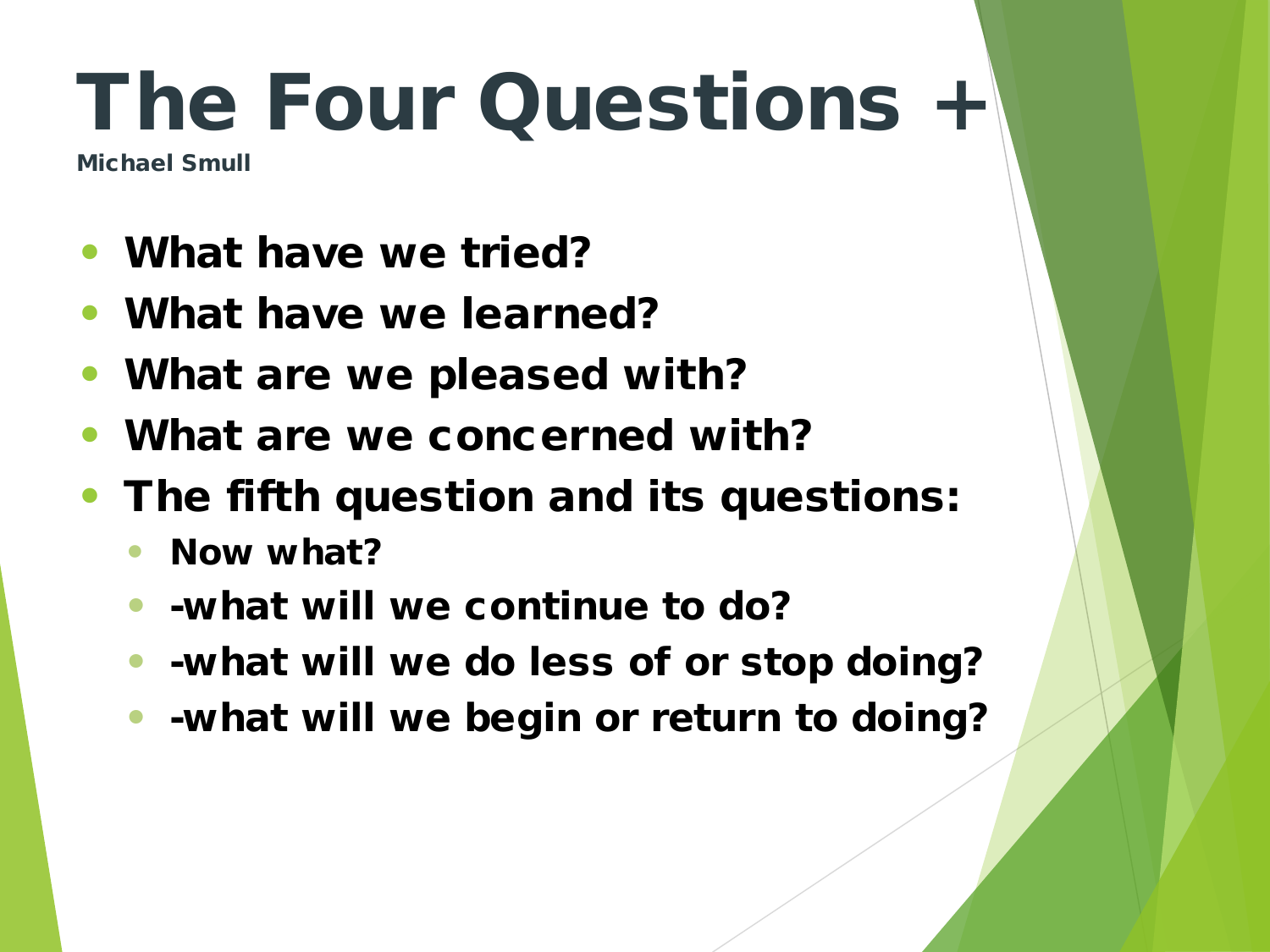Kids spend their lives being told by grown ups to behave, to be good. Few have any idea what we mean. Most get that it's about conforming to our idea of what's good and bad behavior, which we sometimes change at will. We need to ask kids what they think We mean. The chris Heimerl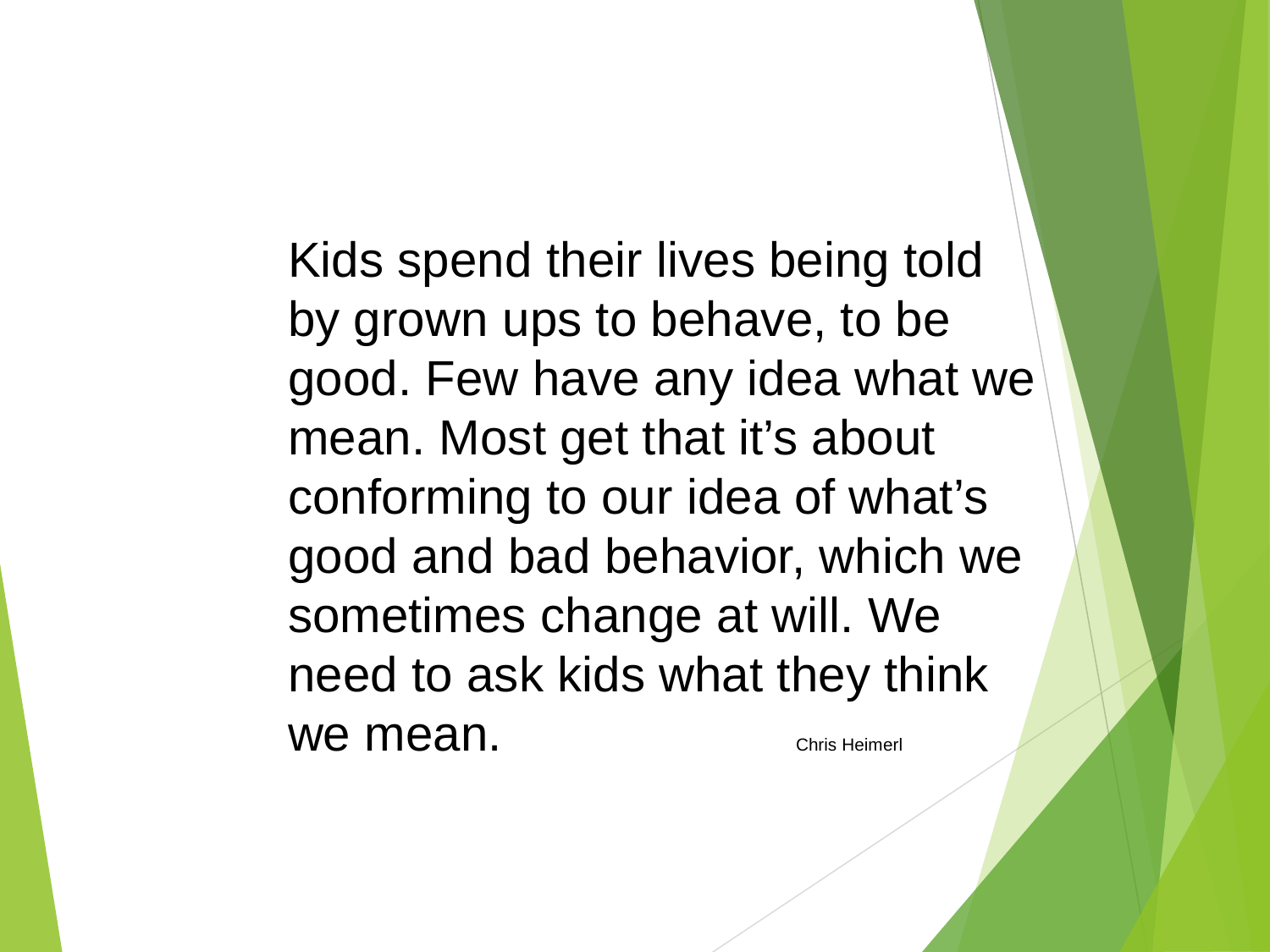### Setting Considerations

|                                                                                      | <b>Relationships</b>                                                                                  | <b>Environments</b>                                                    | <b>Activities</b>                                                                                                                 | <b>Att</b><br>tribute                                                                                                                                                                        |
|--------------------------------------------------------------------------------------|-------------------------------------------------------------------------------------------------------|------------------------------------------------------------------------|-----------------------------------------------------------------------------------------------------------------------------------|----------------------------------------------------------------------------------------------------------------------------------------------------------------------------------------------|
| <b>Most of the</b><br>time-<br>teaching,<br>supporting,<br>creating<br>opportunities | Manner of relating<br>Providers<br>•Competence<br>•Caring<br>•Coherence<br>Peers<br>Family<br>Friends | Safety<br>Space<br>Stimulation<br>Participation<br>Pleasure<br>Choices | Meaning<br>Variety<br>Purpose<br>Expectations<br>•Goal direction<br>•Challenge<br><b>Guidance</b><br>•Learning style<br>•Routines | Communication<br>Social competence<br>Problem-solving<br>Cognition<br><b>Emotional</b> status<br>Self regulation<br>Medical<br><b>Cultural Issues</b><br>Spiritual Beliefs<br>History-Trauma |
| <b>Sometimes-</b><br>when our best<br>efforts fall<br>short                          |                                                                                                       |                                                                        |                                                                                                                                   |                                                                                                                                                                                              |
| <b>Once in</b><br>awhile-so no<br><b>pne gets hurt</b>                               |                                                                                                       |                                                                        |                                                                                                                                   |                                                                                                                                                                                              |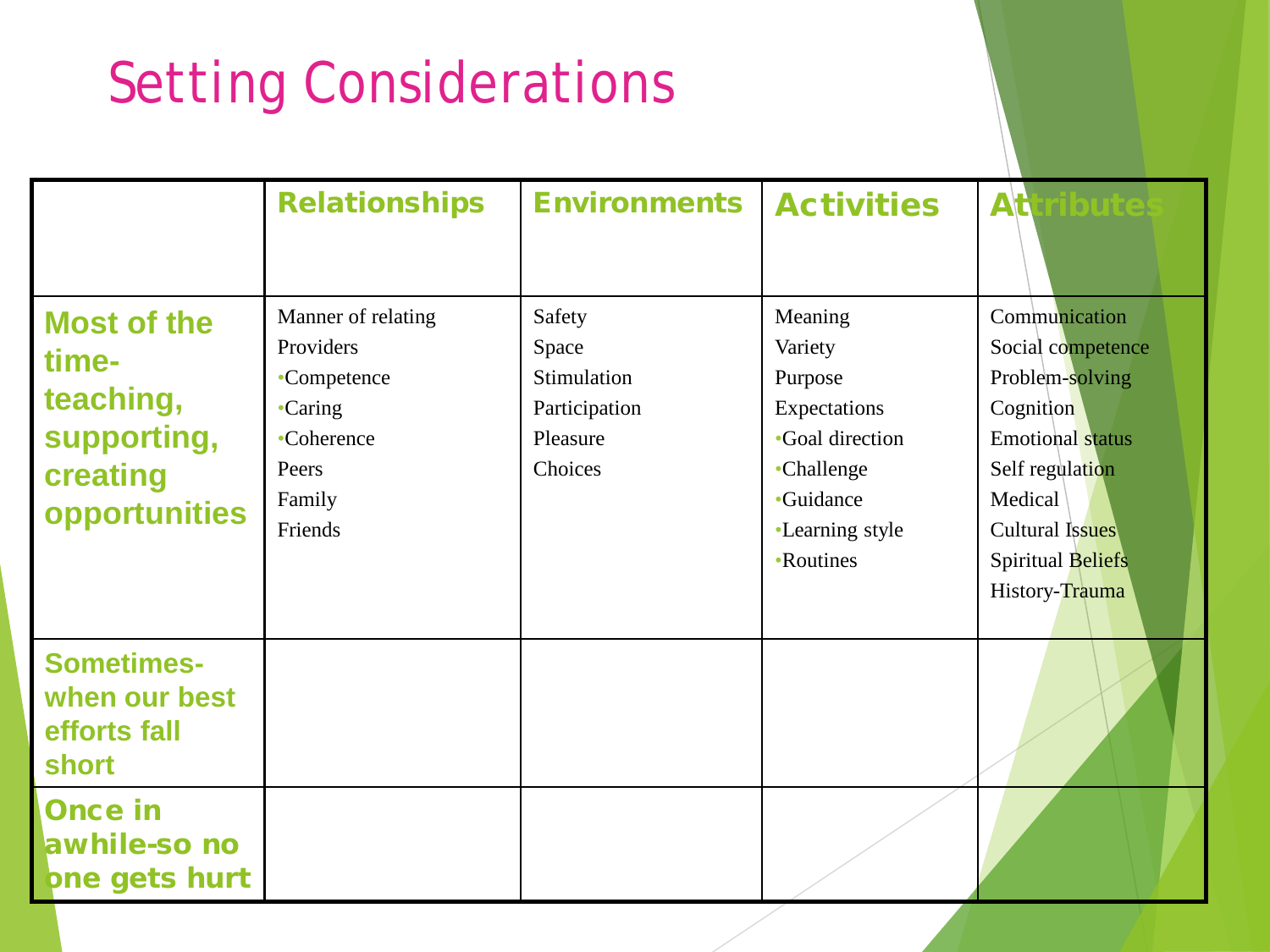### 7 Questions-Support Plan Foundation

- *1. [How can we help the person to](http://www.dimagine.com/page64.html) [achieve a sense of health and](http://www.dimagine.com/page64.html)  well-being?*
- *2. [How can we help the person to](http://www.dimagine.com/page68.html) [expand and deepen his/her relationships?](http://www.dimagine.com/page68.html)*
- *3. [How can we help the person to](http://www.dimagine.com/page70.html) [have more fun in ordinary, everyday community places?](http://www.dimagine.com/page70.html)*

O'Brien & Lyle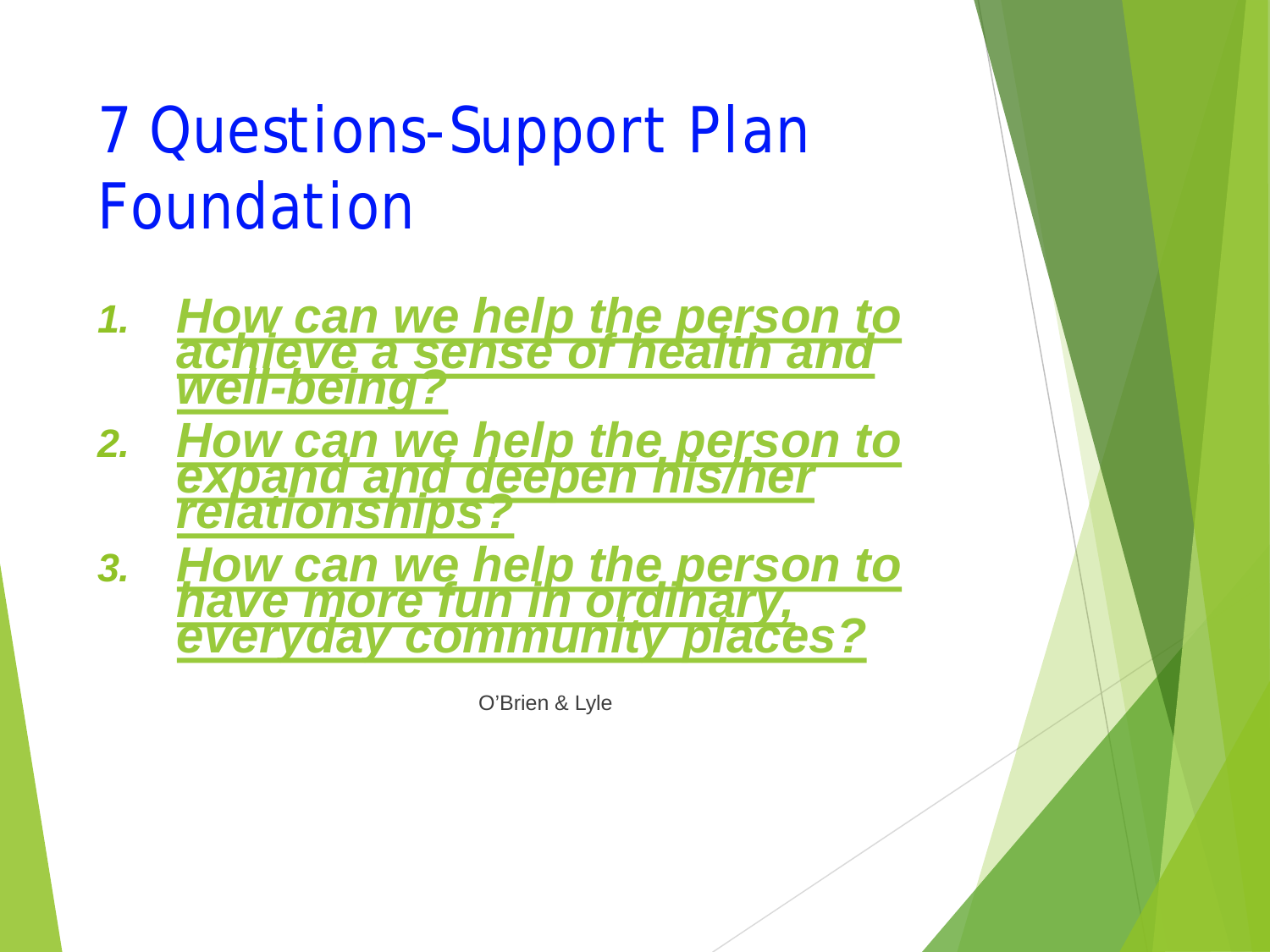## 7 Questions-Support Plan Foundation

- *4. [How can we help the person to have more power?](http://www.dimagine.com/page72.html)*
- *5. [How can we help the person to](http://www.dimagine.com/page73.html)  make a contribution to others?*
- *6. [How can we help the person](http://www.dimagine.com/page74.html)  learn valued skills?*
- *7. [How can we help the person's](http://www.dimagine.com/page75.html)  supporters to get the support they need?*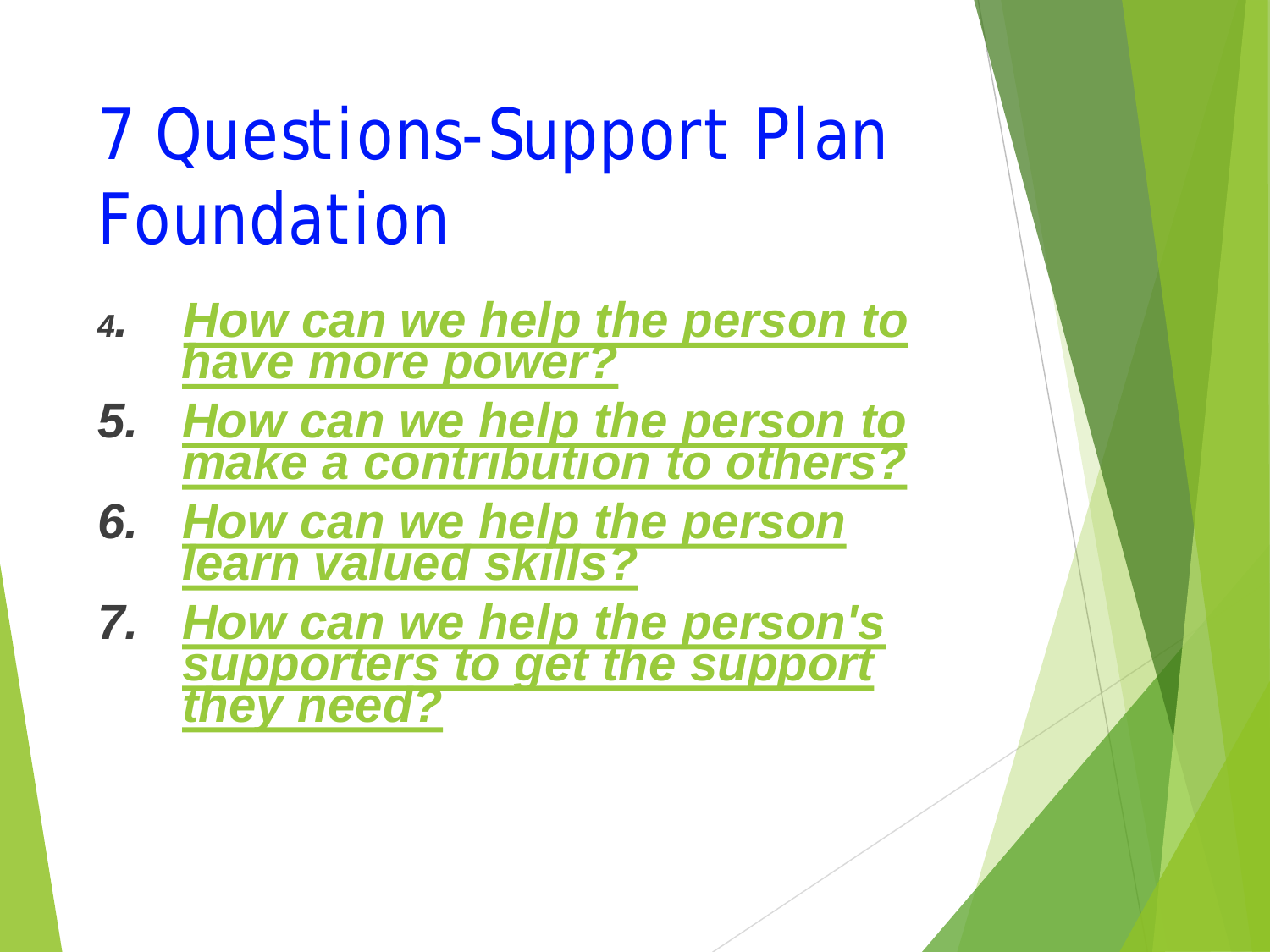# What Do Good Staff Do?

# **They show up They keep their word They listen and learn They teach**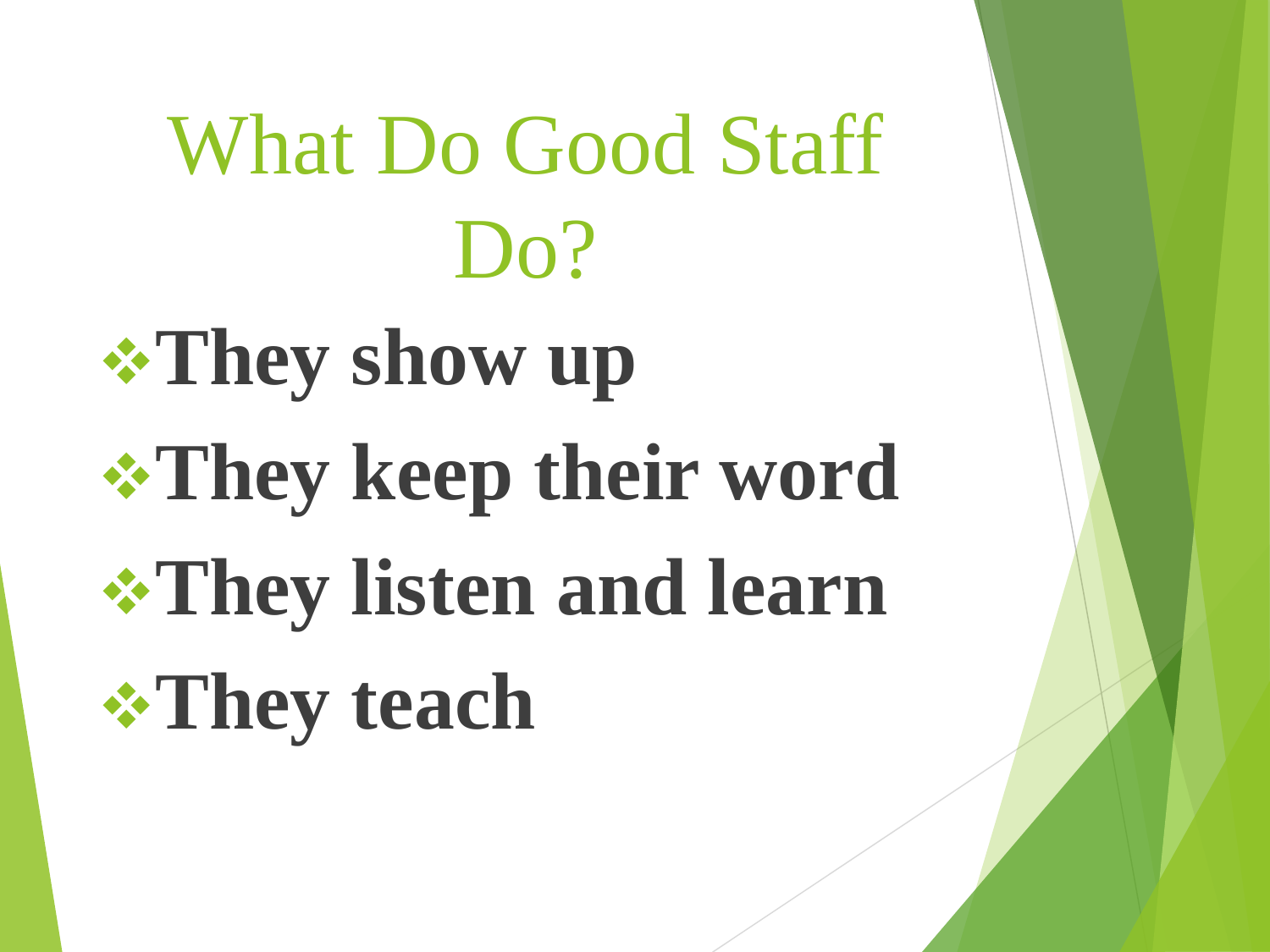# What Do Good Staff Do? **They help with choices They help solve problems They see possibilities They have fun**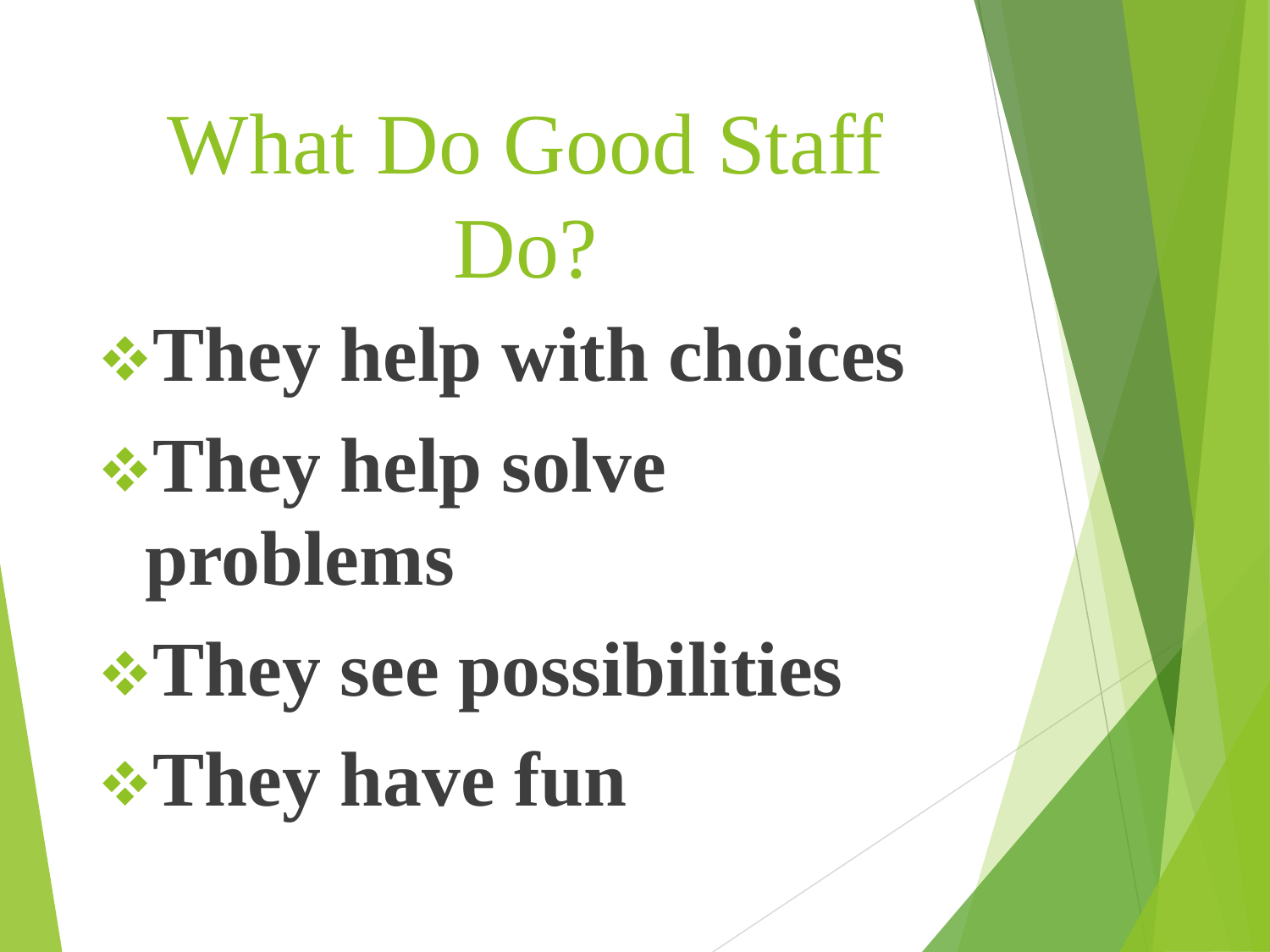# What Do Good Staff Do? **They are clear They ask for help**

**They take action They take time**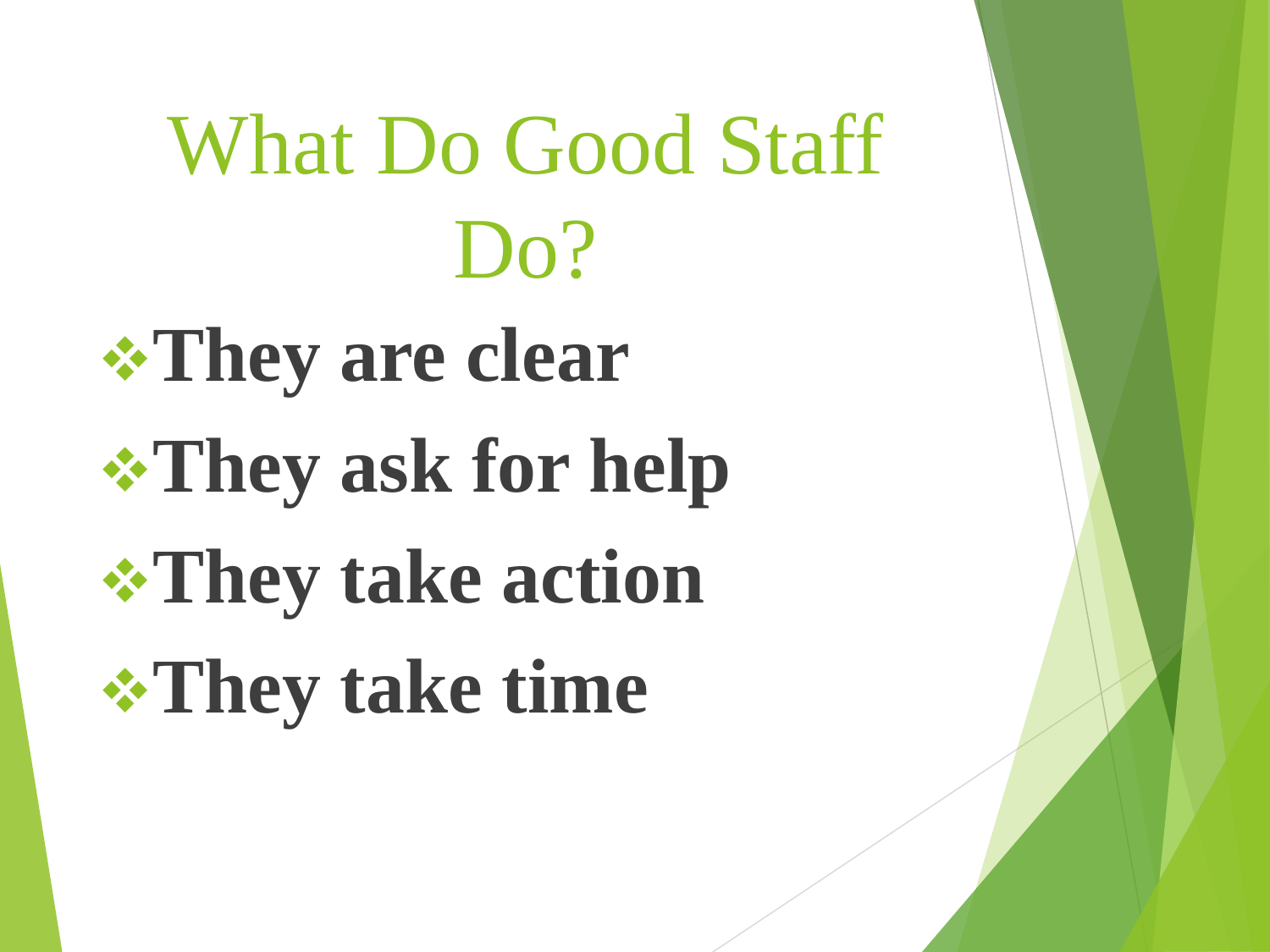## What Do Good Staff Do?

## **They stay connected to their community**

## **They take care of themselves and each other**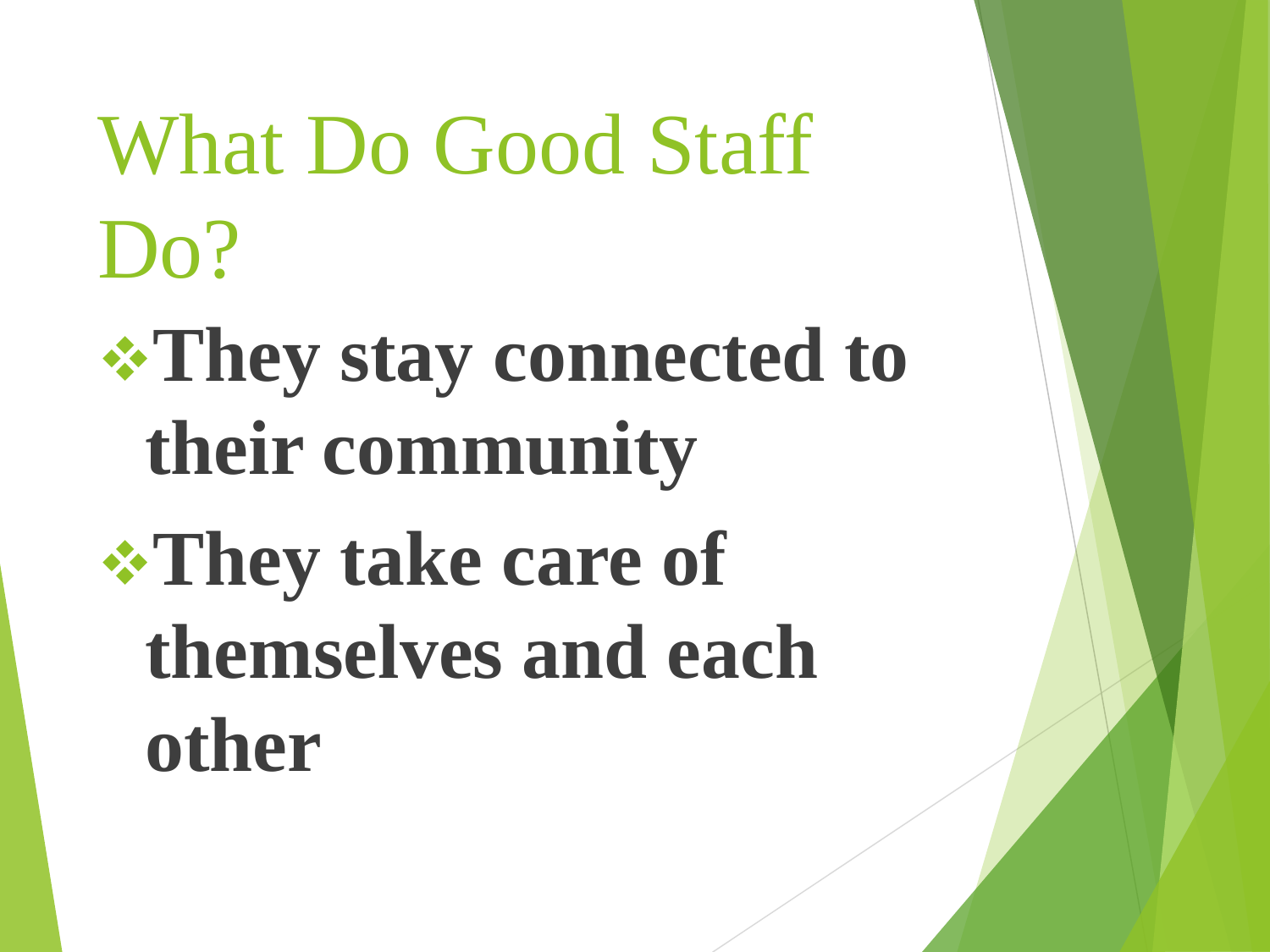## Avoiding Power Struggles Skill 5

Know your triggers

Avoid "hooks"

Listen Rephrase, restate

Acknowledge feelings

Shift logical levels

Redirect

Acknowledge power issues

Give some control-choices

Offer support, problemsolving

Predict consequences

Remove from setting

Reconnect later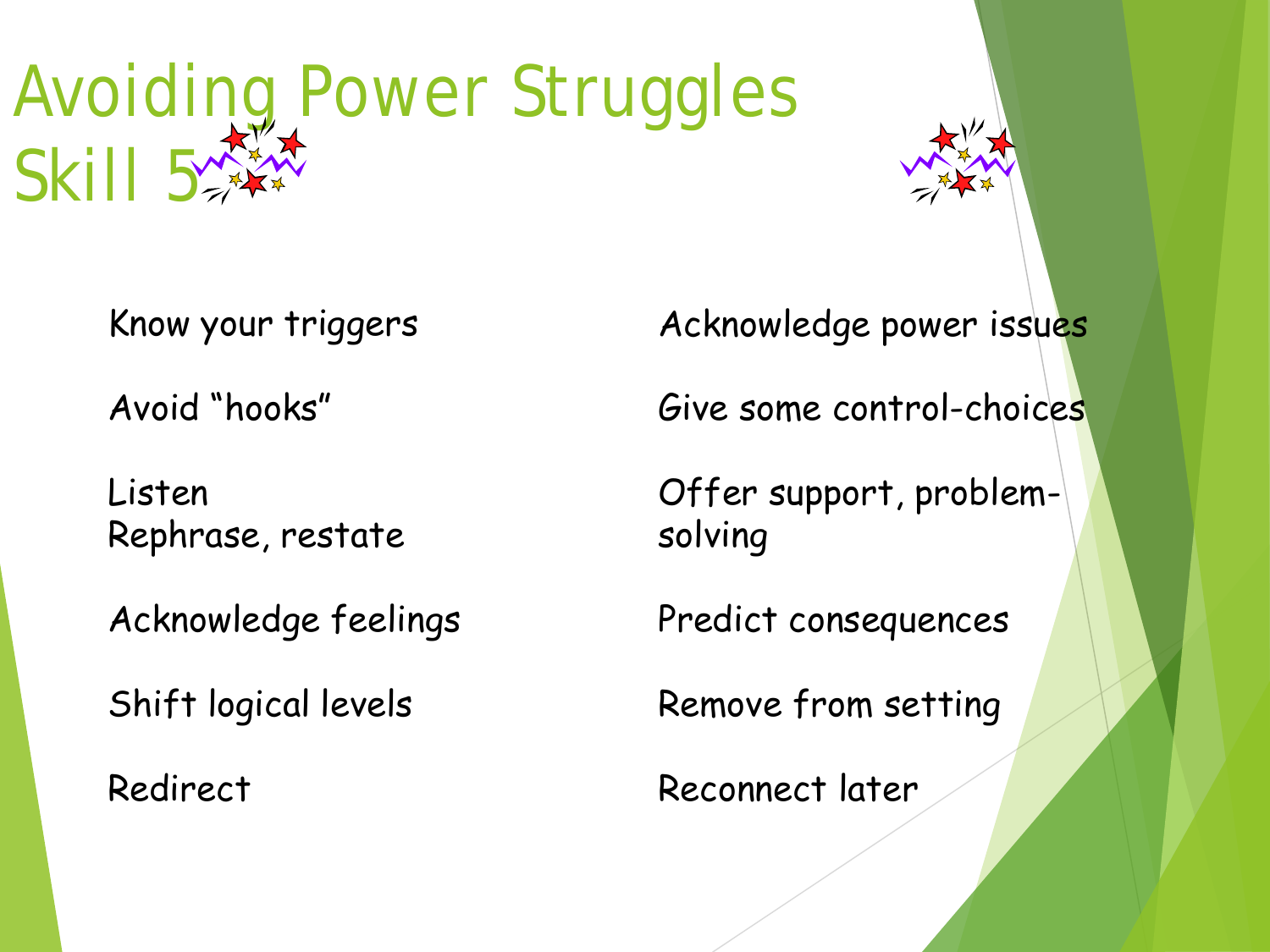### What do good organization do?

**Communicate** Care **Competence Coherence**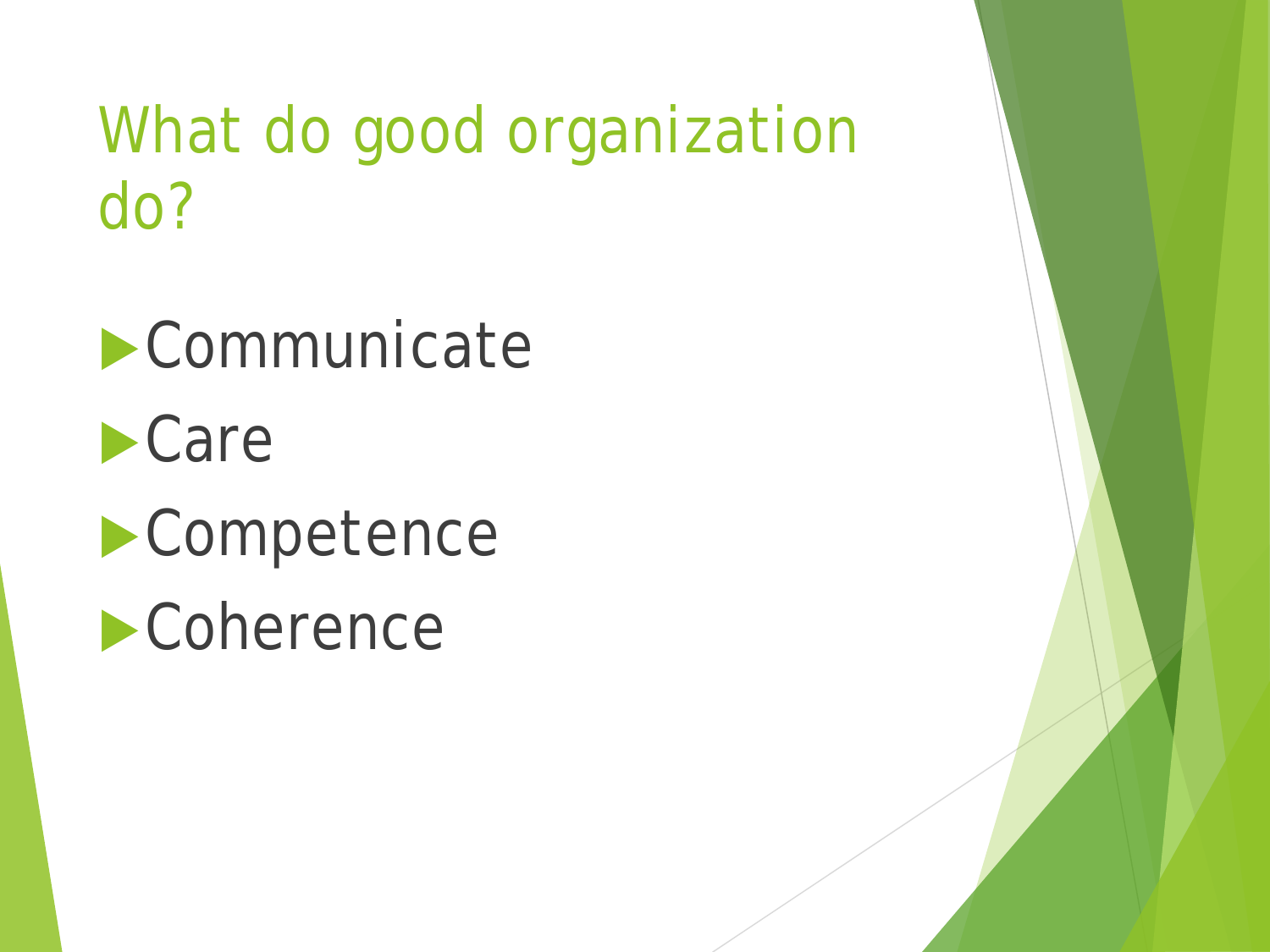### Feedback Questions

- ▶ What's one thing I will take home with me from this meeting?
- **Numerian What's one thing that was missing** over the last two days that I wanted?
- **Future meetings/discussions could** focus on the following issues and topics: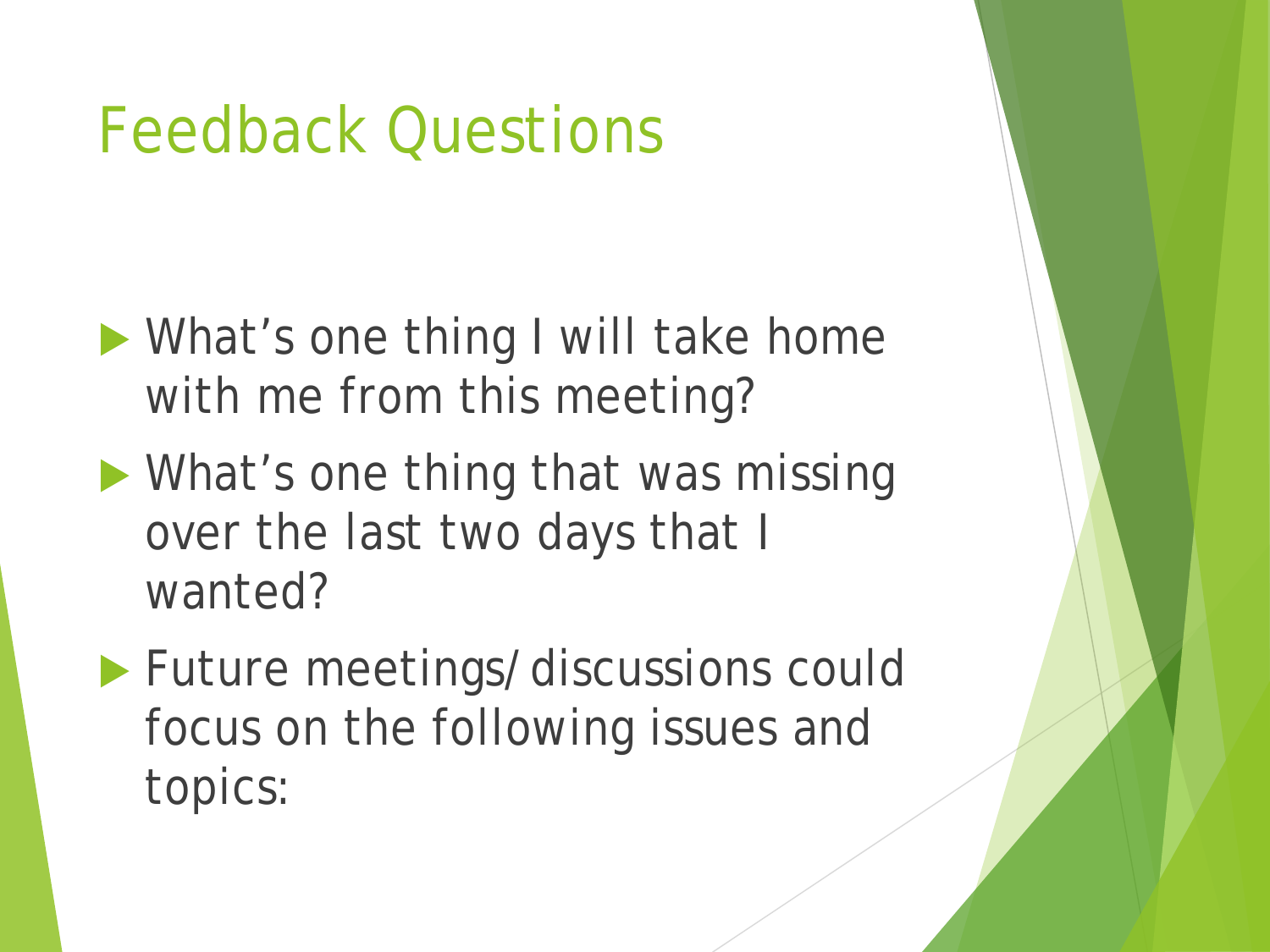## Action Plan

- **On Monday, I will influence my work and take this action.**
- **Within the next month, I will influence my work and take this action.**
- **Next week, I will work with my team in this way.**
- **In the next month, I will work with my team in this way.**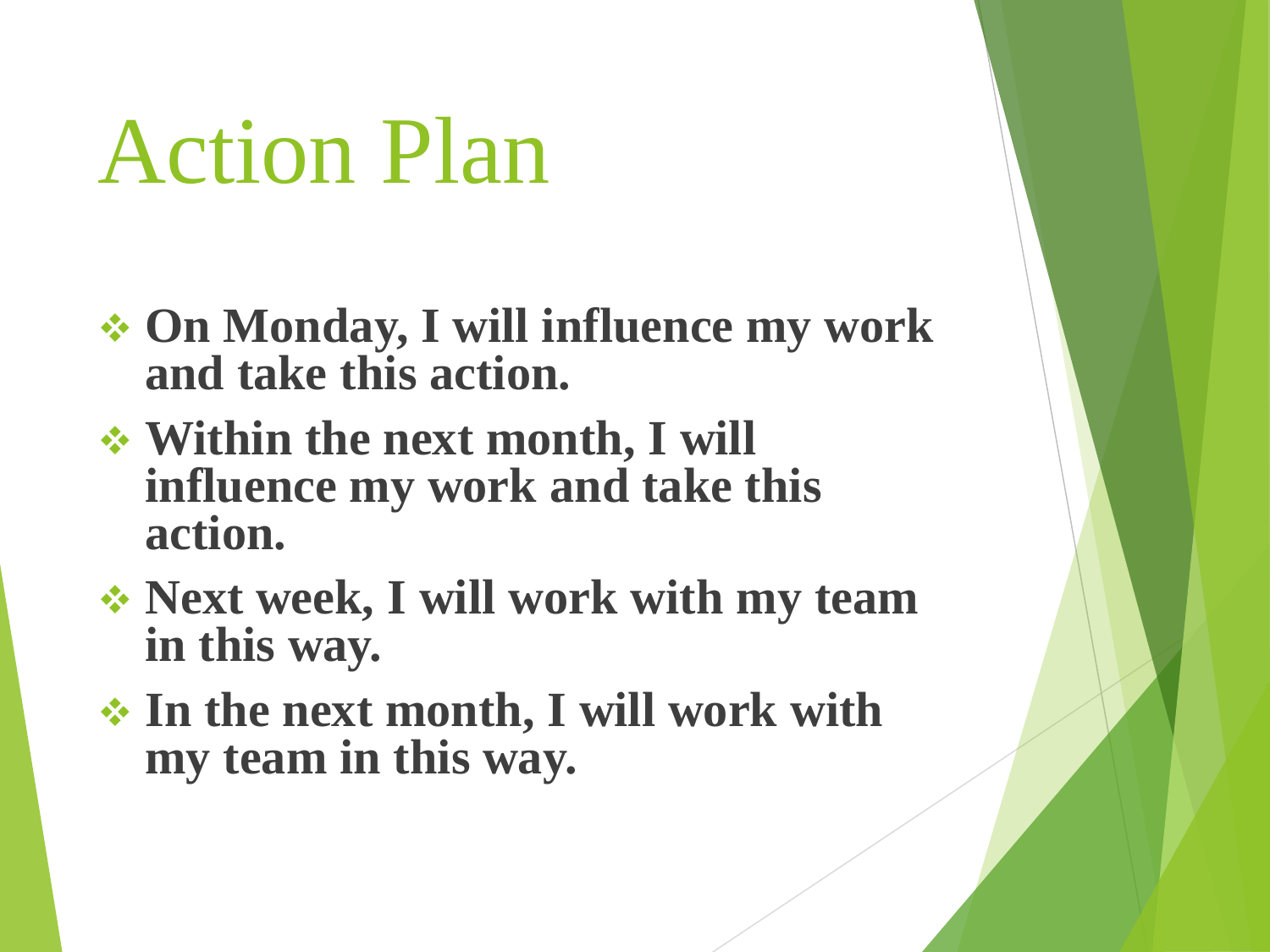### If fear alters behavior, you're already defeated.

Brenda Hammond